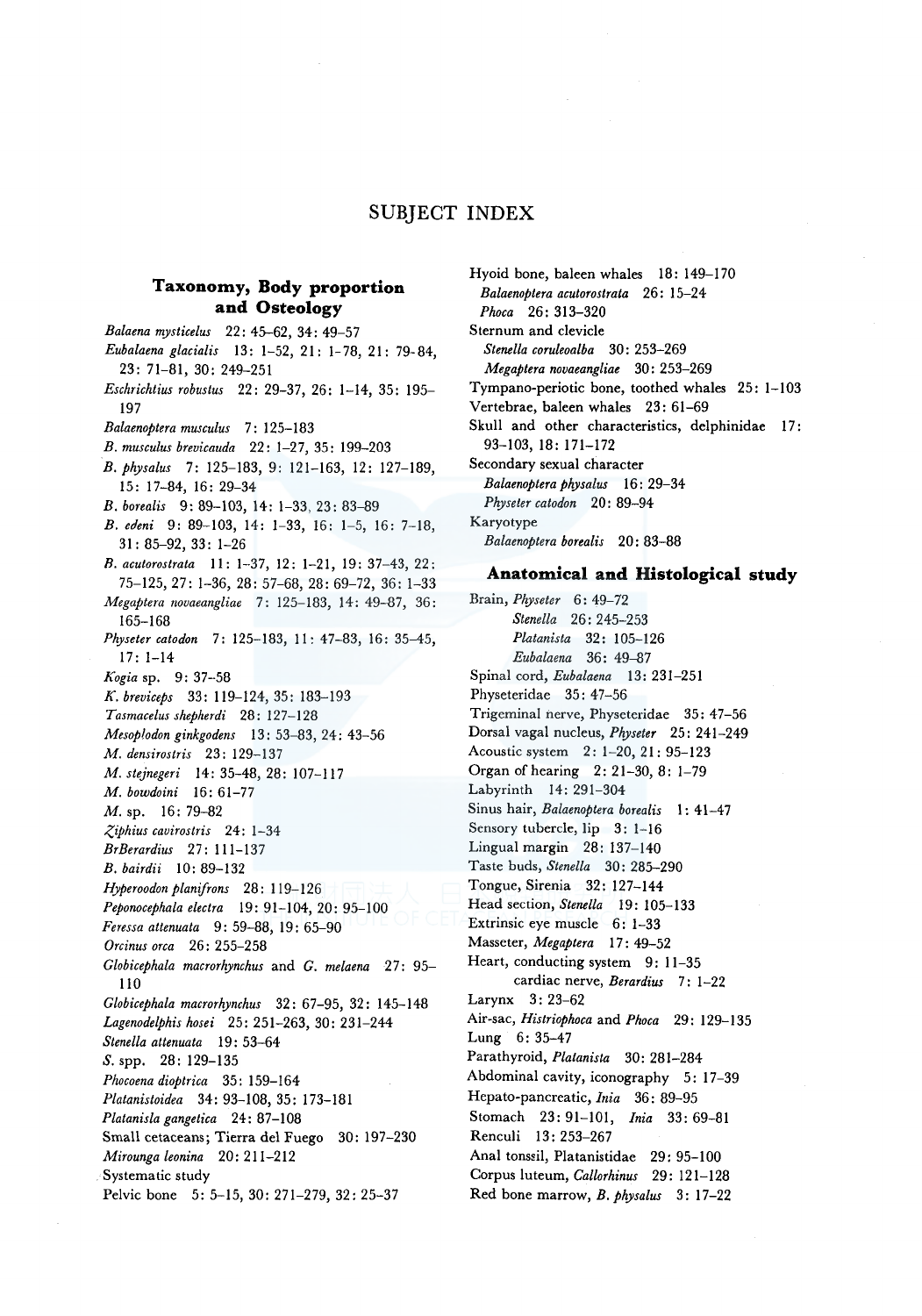ii

Embryo, *Stene/la* 10: 1-68, 16: 83-87 Size of cell 13: 269-301 Epidermal cyst 31: 93-94

### **Body and organ weight**

*Eubalaena glacialis* 13: 1-52, 21: 1-78 *Balaenoptera musculus* 3: 132-190, 4: 184-209, 125- 183 *B. musculus brevicauda* 22: 1-27 *B.physalus* 3: 132-190, 4: 184-209, 7: 125-183 *B. borealis* 4: 1-13 *B. edeni* 10: 133-141 *B. acutorostrata* 22: 75-125 *Megaptera noveangliae* 7: 125-183, 14: 49-87 *Physetercatodon* 4: 1-13, 7: 125-183 *Mesoplodon ginkgodens* 24: 43-56 *Lagenodelphis hosei* 25: 251-263 *Stenella attenuata* 26: 15 7-226 *S. coruleoalba* 33: 27-67 *Platanista gangetica* 24: 87-108, 26: 265-270 *Pontoporia blainvillei* 26: 265-270 *Mirounga leomina* 20: 211-212 *Dugong dugon* 31: 129-132

## **Age determination**

Crystalline lens 3: 132-190, 4: 115-161 Baleen plates 4: 162-183, 6: 133-152 Ear plug 12: 23-32, 14: 107-135, 17: 37-48, 18: 29-48 Baleen whales 7: 87-119 *Balaenoptera physalus* 13: 155-169, 18: 49-88-, 20: 17-82 *Physeter catodon* 13: 135-153, 17: 15-35, 20: 1-16 *Berardius bairdii* 29: 1-20 Globicephala macrorhynchus 35: 57-91 *Tursiops truncatus* 32: 39-66 *Stenella ceruleoalba* 8: 133-1461 24: 57-79, 28: 73- 106, 29: 21-48 *S. attenuata* 26: 157-226, 28: 73-106 *Platanista gangetica* 24: 87-108 *Pontoporia blainvillei* 31 : 45-67 *Collorhinus ursinus* 17: 191-195 *Dugong dugon* 30: 301-310 *Phoca kurilensis* 33: 131-135

#### **Population study**

*Balaena mysticetus* 35: 1-16 *Eubalaena glacialis* 13: 1-52, 21: 1-78 *Eschrichtius robustus* 5: 71- 79, 13: 201-205, 22: 29- 37, 22: 39-43, 26: 1-14

*Balaenoptera musculus* 3: 132-190, 4: 27-113, 5: 91- 167, 6: 73-131, 7: 125-183, 8: 147-213

- *B. ph,ysalus* 3: 119-131, 3: 132-190, 4: 27-113, 5: 91-167, 6: 73-131, 7: 125-183, 8: 147-213, 11: 85-98, 12: 103-125, 13: 97-133, 13: 145-169, 15: 85-142, 17:53-65, 18: 1-27, 18:49-88, 34: 59-91
- *B. borealis* 3: 119-131, 4: 27-113, 9: 89-103, 22: 63-74, 34: 59-91
- *B. edeni* 3: 106-118, 3: 119-131, 9: 89-103, 9: 165-177, 10: 79-87, 14: 1-33, 16: 7-18, 28: 1- 35, 30: 291-300, 34: 59-91
- *B. acutorostrata* 11: 1-37, 11: 181-189, 19: 37-43, 22:75-125, 37-59, 35: 17-38, 36: 1-34, 36:35-39
- *Megaptera novaeangliae* 4: 27-113, 6: 73-131, 7: 125-183, 8: 81-102, 8: 147-213, 14: 49-87, 15: 1-16, 16: 19-28, 29: 59-85, 30: 245-247
- *Physetercatodon* 3: 106-118, 3: 119-131, 4: 27-113, 6: 153-165, 7: 121--124, 7: 125-183, 8: 147-213, 10: 143-149, 11: 39-46, 13: 135-153, 17: 15-35, 19: 1-35, 20: 1-16, 23: 1-25, 35: 39-46
- *,(,iphius cavirostris* 10: 89-132, 24: 35-41
- *Berardius* 27: 111-137
- *B. bairdii* 10: 89-132, 13: 213-214, 23: 111-122, 29: 1-20
- *Odontoceti* 34: 1-4 7
- *Oreinus orca* 13 : 85-96
- *Globicephala macrorhynchus* 35: 57-91
- *Globicephala macrorhynchus* and *G. melaena* 27: 95- 110, 36: 97-106

*Stene/la coeruleoalba* 12: 191-192, 22: 159-162, 24: 57-79, 26: 227-243, 28: 73-106, 29: 21-48, 30: 65-115, 36: 107-138

- *S. attenuata* 26: 157-226, 26: 226-243, 28: 73-106, 36: 107-138
- Lagenorhynchus obliquidens 35: 129-157
- *Lagenodelphis hosei* 30: 231-244
- *Phocoenoides dalli* 30: 1-64, 35: 93-105, 35: 107- 128, 36: 139-152
- *Neophocaena phocaenoides* 31 : 1-44
- *Cephalorhynchus commersoni* i 32 : 149-154, 36: 153- 164
- *Platanista gangetica* 24: 87-108, 24: 109-115, 27: 81-94, 29: 87-94
- Pontoporia blainvillei 31: 45-67
- School, baleen whales 18: 89-110
- Corpora albicantia 18: 123-148
- Virginal band 21: 85-94
- Counting and measuring, baleen and ventral grooves 25: 279-292
- Baleen, function 28: 37-55
- Underwater sound 23: 123-128, 33: 83-117
- Epimeletic behavior 28: 141-143
- Marking dolphin 20: 101-107, 24: 81-85
- Human activity disturbing whales 29: 113-120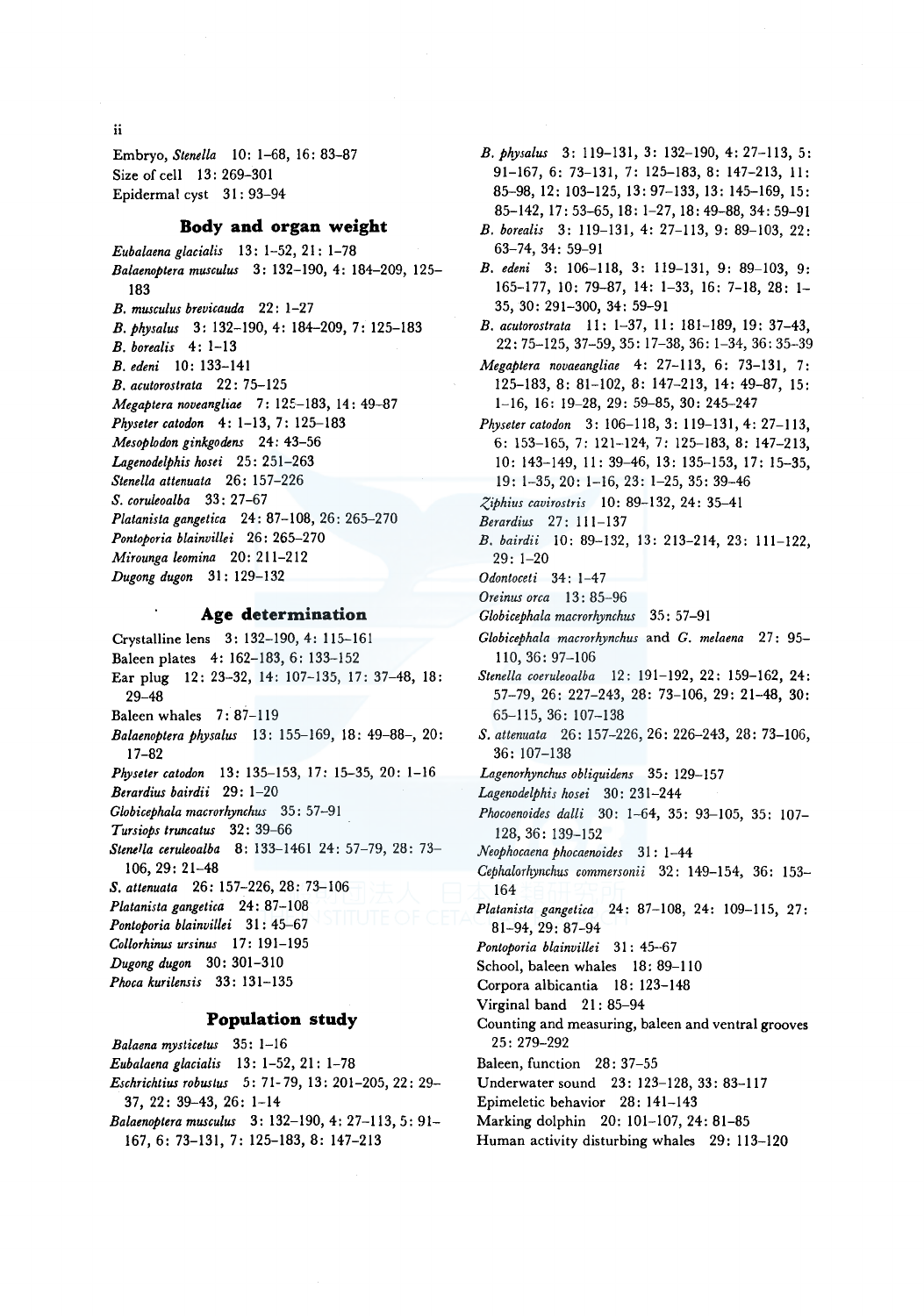History, whaling 21: 125-129 Color pattern, *Phoca* 25: 301-310 Growth, *Phoca* 24: 127-144 Foods, *Phoca* 34: 123-136 Pelage, *Historiophoca* 28: 187-197 Occurrence, phocid seals 28: 175-185 Distribution, *Phoca* 31: 105-119 *Dugong* 31: 133-141 *Trichechus* 34: 137-147 Diving depth, *Callorhinus* 24: 145-148

Wandering speed, *Erignathus* 31: 121-123 Gerology 7: 69-77, 8: 103-125, 9: 105-120, 11: 85-98, 13: 171-184, 14: 89-100, 14: 101-106, 15:

85-142, 17: 53-65, 17: 67-77, 18 1-27

## **Food and feeding**

(See also population study) Baleen whales 5: 81-90, 12: 33-89, 13: 193-199, 14: 149-290, 16: 89-103, 17: 157-170, 19: 45- 51, 20: 109-155, 34: 59-91 *Balaena mysticetus* 35: i-16 *Balaenoptera borealis* 22: 127-152, 22: 153-158, 25: 219-236, 25-144 *B. edeni* 7: 79-85, 29: 49-58, 32: 1-23 *Megaptera novaeangliae* 31: 69-83, 36: 41-47 *Eschrichtius robustus* 22: 39-43 *Physeter catodon* 5: 81-90, 11: 139-151, 11: 153-161, 18: 111-122, 28: 145-151, 32: 199-218 *Orcinus orca* 29: 107-111 *Stenella coeruleoalba* 25: 265-275 Balaenopterids 32: 155-198, 34: 59-91 Largha Seal 34: 123-136 Antarctic fish from stomach 12: 225-233 Stone and alien from stomach 17: 83-91 Stomach content in relation to chasing time 23: 27-36 Energy budge  $27:61-79$ 

# **Whaling ground, environmental**

9: 179-187, 11: 163-179, 12: 91-101, 12: 209-224, 13: 215-229, 14: 137-143, 15: 143-158, 16: 105- 119, 17: 105-155, 20: 157-210, 26: 271-287, 27: 141-157 Statistical review 25: 105-203 Pack-ice limit 29: 137-141 Sighting By boat 25: 205-217, 26: 289-302, 30: 117-178, 30: 179-195 By air 23: 37-60

#### **Parasite, scar and skin disease**

Diatom 4: 14-26, II: 99-132, 13: 185-191, 29:

101-105, 32: 97-103 Cyamus 28: 153-160 Barnacle 22: 39-43 White scar 10: 69-77, 26: 145-155 Skin disease 11: 133-138 Helminthes 11: 133-138, 28: 161-166 Marlin spear 14: 149-290 (p. 252), 22: 163-164, 25: 237-239 Aggressive encounter 31: 95-96 Parasite, *Euphausia* 30: 311-313

### **Chemical study**

Enzyme, stomach I: 3-7 pancreas I: 8-10, I: 11-14, 2: 55-60, 3: 71-78 Whale meat, peptone I: 15-16 freshness 1: 17-26, I: 28-30, 2: 31- 34, 3: 63-70, 5: 1-4, 6: 167-176, 7: 23-30, 7: 31-36, 9: 1-10 tryptophane 2: 51-54 digestion 2: 61-66 nutrition 7: 51-67 amino acid 13: 303-317, 14: 305326 methionine 3: 102-105 Whale blood 1: 38-40, 3: 96-101, 5: 41-47 Wale milk 10: 151-167 Vitamin I: 31-37, 2: 35-41, 5: 53-59, 6: 187-191, 7:47-50 Kitol 3: 85-88, 3: 89-91, 3: 92-95, 5: 49-51, 5: 61-69, 6: 193-198, 7: 47-50 Oil, gas absorption 11 : 191-213, 13: 309-321 molecular distillation 2: 42-45, 2: 46-50 Oil, *Eubalaena,* l 7: 171-190 *Physeter* 3: 79-84, 7: 37-46 *Mirounga* 12: 235-240, 13: 323-332, 20: 213-221 Lipid, *Eubalaena* 18: 173-180 Fatty acid composition of oil, *Eubalaena* 22: 165-170 *Neopocaena* 21: 131-135, 26: 303-306 *Peponocephala* 21: 137-141 *Platanista* 23: 141-147, 24: 117-125 *Inia* 25: 293-299 *Trichechus* 26: 307-311 *Krill* 28: 167-174 Metal, *Dugong* 31: 125-128 Organochlorine compounds, *Dugong* 31: 125-126

## **Miscellaneous**

Hybrid 34: 109-121 Hind limb 8: 127-132, 12: 197-208, 17: 79-81, 19: 135-136 Hermaphroditism 8: 215-218